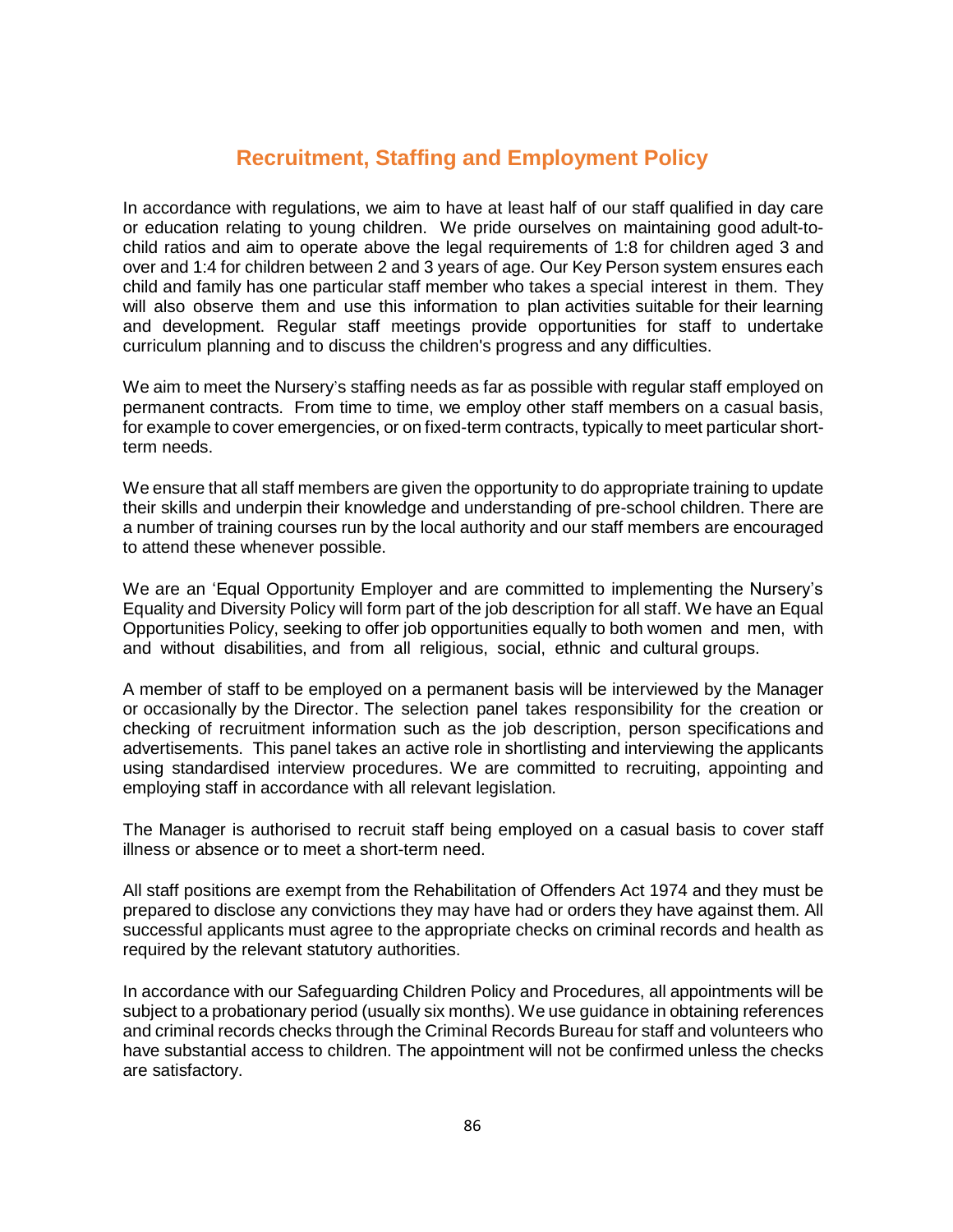We provide staff induction training in the 6 months of employment. This induction includes our Health and Safety Policies and Procedures and Safeguarding Children Policy and Procedures. The appointed mentor – within an induction plan – will introduce other policies and procedures.

Staff members should restrict the number of private telephone calls received at work to a minimum. Mobile phones may not be used at any time while working with children. They can only be used off the premises, during breaks and in the staff room.

We support the work of our staff by holding regular staff meetings and through supervision and appraisals with the Manager. If any member of staff reveals, through action or attitude, a lack of positive feeling towards themselves or for our work then the Manager or Deputy Manager will invite the member of staff to discuss the situation and seek to resolve this issue through discussion.

Whilst the Nursery is very aware that its members of staff will themselves be encountering issues in daily life which may cause problems and discomfort, the Nursery must insist that the undertaking of the role of working in this Nursery requires a positive attitude and approach on all occasions.

All staff are employed and paid by Little Pumpkins Nursery using money from the Nursery funding and fees. Our Nursery's budget includes an allocation towards training costs.

The Manager and Deputy Manager have an annual review and appraisal with the Directors. Other members of staff have the opportunity for an annual review and appraisal with the Manager.

# **Policy on staff numbers**

It is the policy of this Nursery to ensure that there is always sufficient staff to give the children the care and attention they need and in particular that staff numbers do not fall below the recommended staff to child ratios set by. For this reason, we follow the principles:

- The number of permanent staff members is, where possible, in excess of requirements. In particular, the Manager is supernumerary but can be called on to take over in the event of unplanned staff absence
- The Nursery has a standby list of people who can be called on if necessary in the event of staff absence. These people may already work in the Nursery on a part time basis
- In the event of supply staff not being available, agencies may be called upon

# **Staff shortage procedure**

In all cases of staff absence, the Manager/Deputy Manager must ensure staff to child ratios are maintained in accordance with the Statutory Framework for the Early Years Foundation Stage welfare requirements (DFES).

# **Staff sickness**

In the event of a member of staff being off sick, substitute staff members should be deployed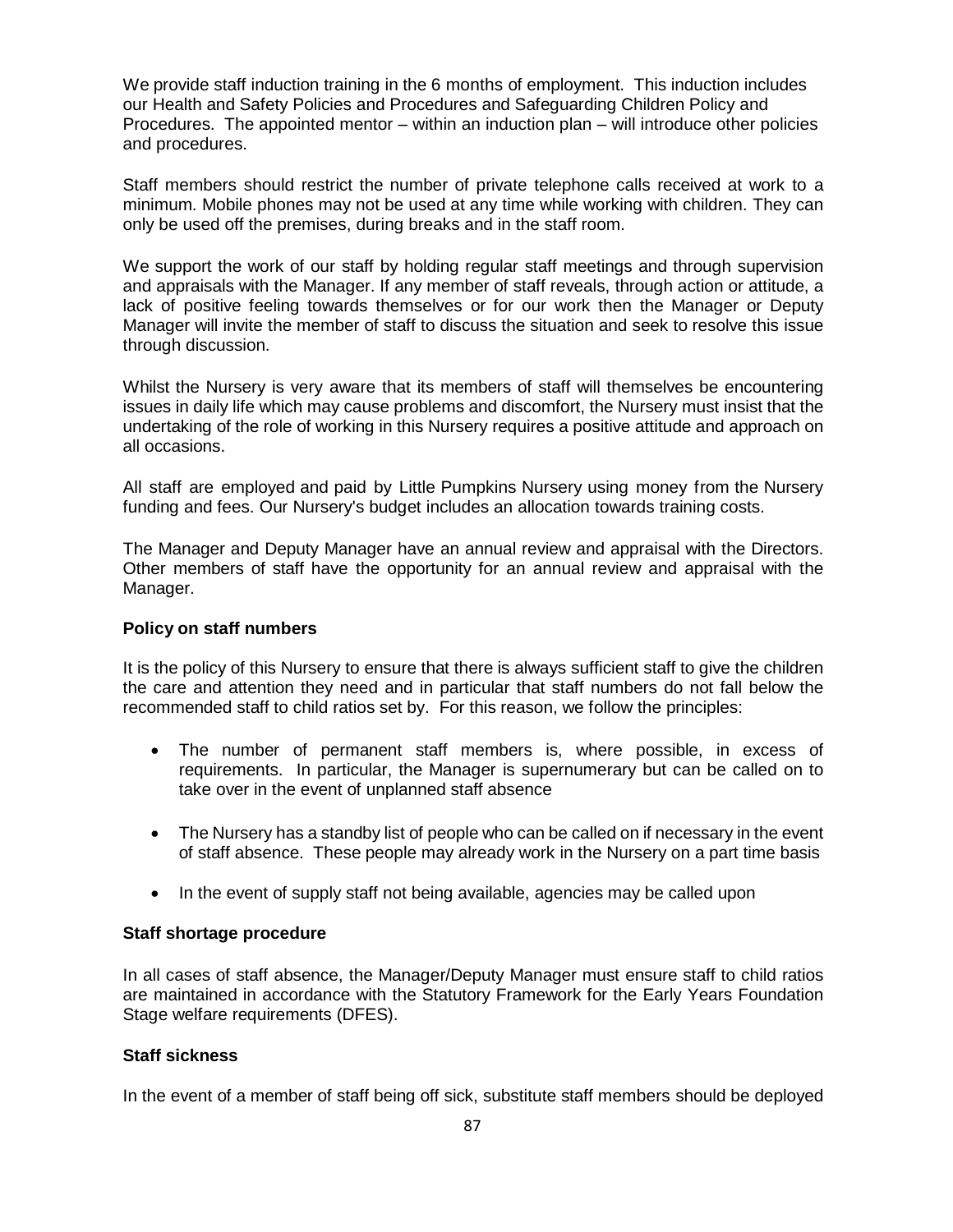suitably around the Nursery to cover child: staff ratios. If this is not possible, supply staff members are to be arranged. Wherever possible, current part-time staff members should cover for colleagues.

# **Staff training**

Part-time staff/supply staff will cover staff training shortages. In the event of staff absence, it may be necessary to ask the member of staff attending training to return to the Nursery. In both cases, if the above cover is not available, the Manager will cover any shortages due to his/her supernumerary status.

# **Emergency staff shortages**

In the event of unforeseen staff shortages, the following options may be actioned:

- Staff may need to redeploy into other areas of the Nursery
- The Manager/Deputy Manager may need to cover in other rooms
- It may occasionally be necessary to join rooms together to maintain staffing levels.

In the rare event of the Manager, Deputy Manager or Room Leaders not being present, staff members must contact the Manager or Deputy Manager to seek advice on how to cover shortages. It may, on rare occasions, be necessary for the Manager/ Deputy Manager to return to the Nursery to assist.

**All staff members from agencies must have a DBS check, and have two references. Details of agency staff members' experience must be given to the Manager before commencing work at the Nursery.**

# **Stress policy**

Stress is defined as "the adverse reaction people have to excessive pressure or other types of demand placed on them". This makes an important distinction from pressure, which can be detrimental to health.

We at Little Pumpkins Nursery are committed to protecting the health, safety and welfare of our employees. We recognise that workplace stress is a health issue and acknowledge the importance of identifying and reducing workplace stressors. We do this by:

- Monitoring working hours and overtime to ensure that staff members are not overworking
- Monitoring holidays to ensure that staff members are taking their full entitlement
- Ensuring that bullying and harassment is not tolerated within the Nursery
- Being vigilant and offer additional support to a member of staff who is experiencing stress outside of work e.g. bereavement or separation
- Ensuring any issues/concerns are raised with the Manager

# **Clothing and appearance**

Staff must remember that in everything you do or say at work, or whilst you are out and about in your uniform, you are representing the Nursery. It is important that you present yourselves as professionals.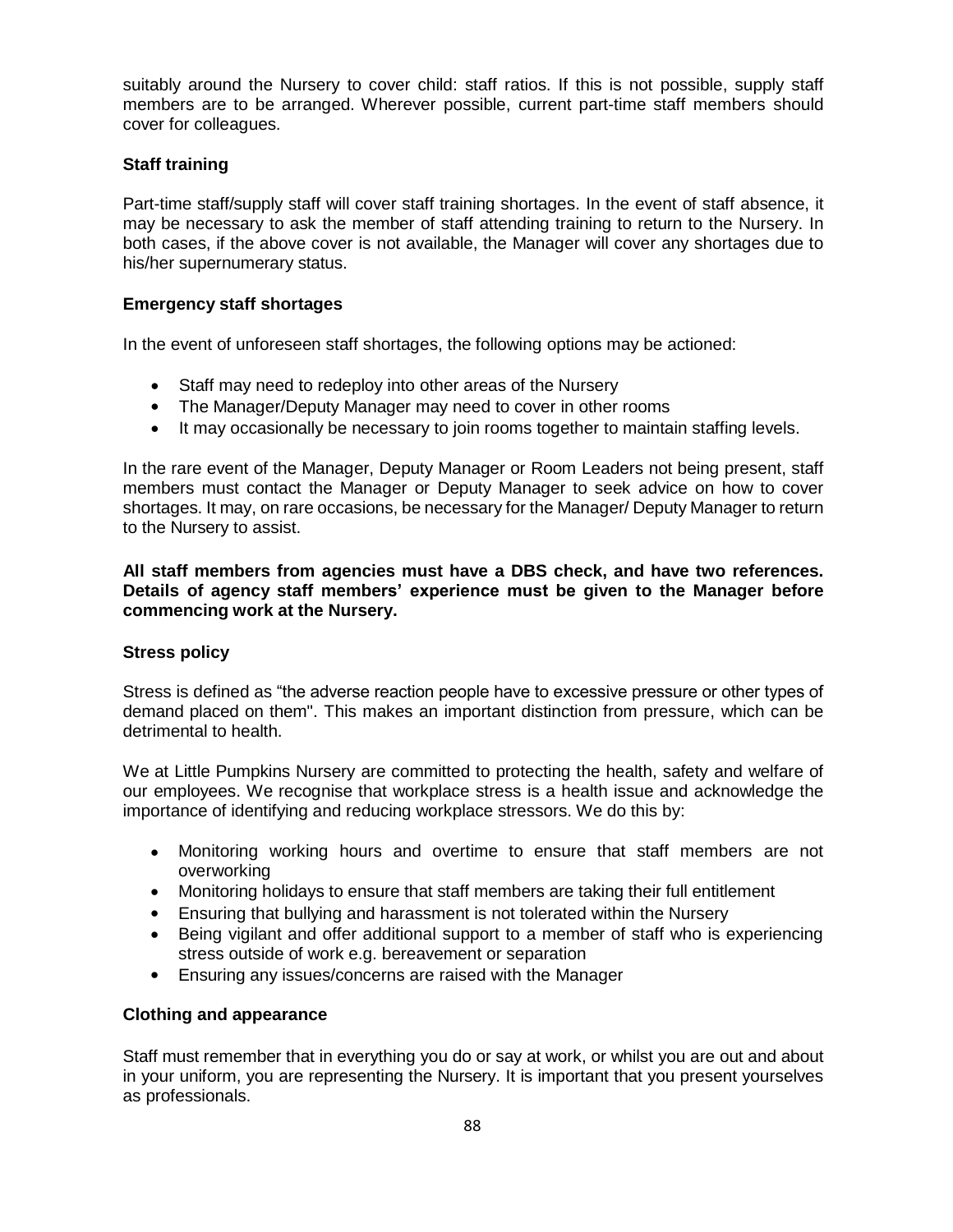The Nursery will supply staff with t-shirts and jumpers with the Nursery logo embroidered on them. You will need to provide yourselves with trousers (3/4 length trousers are acceptable) in black. **Jeans and leggings are not allowed.** It is important that you are comfortable in the clothing that you wear.

Footwear should, again, be comfortable. For health and safety reasons your shoes must have a back to them to support your feet during the working day.

Make-up and jewellery should be kept to a minimum – no dangly earrings or rings with raised stones.

It is your responsibility to maintain your uniform to a good standard, ensure it is cleaned regularly and returned upon the Nursery's request. Uniform remains the property of Little Pumpkins Nursery.

#### **Personal property**

Little Pumpkins Nursery cannot be held responsible for any loss or damage to personal property kept on the premises or in vehicles.

#### **Sickness/Absence from work procedure**

In the event of absence from work, due to illness or any other reason, you must telephone and speak to either the Manager or Deputy Manager as soon as you know when you will not be available. Contact needs to be made, at the very latest, by 6.30am, and you must ring back the same day by 4pm. It is your duty as part of the team to keep the Nursery informed of your progress to allow the Nursery to put contingency plans into action.

#### **Please be aware it is not acceptable to "text" or leave a voice message.**

You are also reminded that your contract states:

*"Notification of absence from work due to illness or any further cause should be made prior to your starting time on the first day of absence to the Manager of the Nursery.*

#### **Overtime procedure**

- The overtime procedure is incorporated alongside each employee's individual contract and job description
- If any member of staff works beyond their agreed working hours, they will be given the "Time off in Lieu" (TOIL). Any TOIL must be authorised by the Manager or Deputy Manager
- TOIL is recorded in the TOIL book and must be taken back at a convenient time for the Nursery. Consent form Manager or Deputy Manager must be sort
- Time must be used by the end of each year. If TOIL is not taken, it will be lost
- Room leaders are responsible for discussing the staffing needs of individual rooms to the Manager to ascertain if any staff cover is needed. In the event of rooms needing cover, where possible staff will support each other and be deployed throughout the Nursery if possible